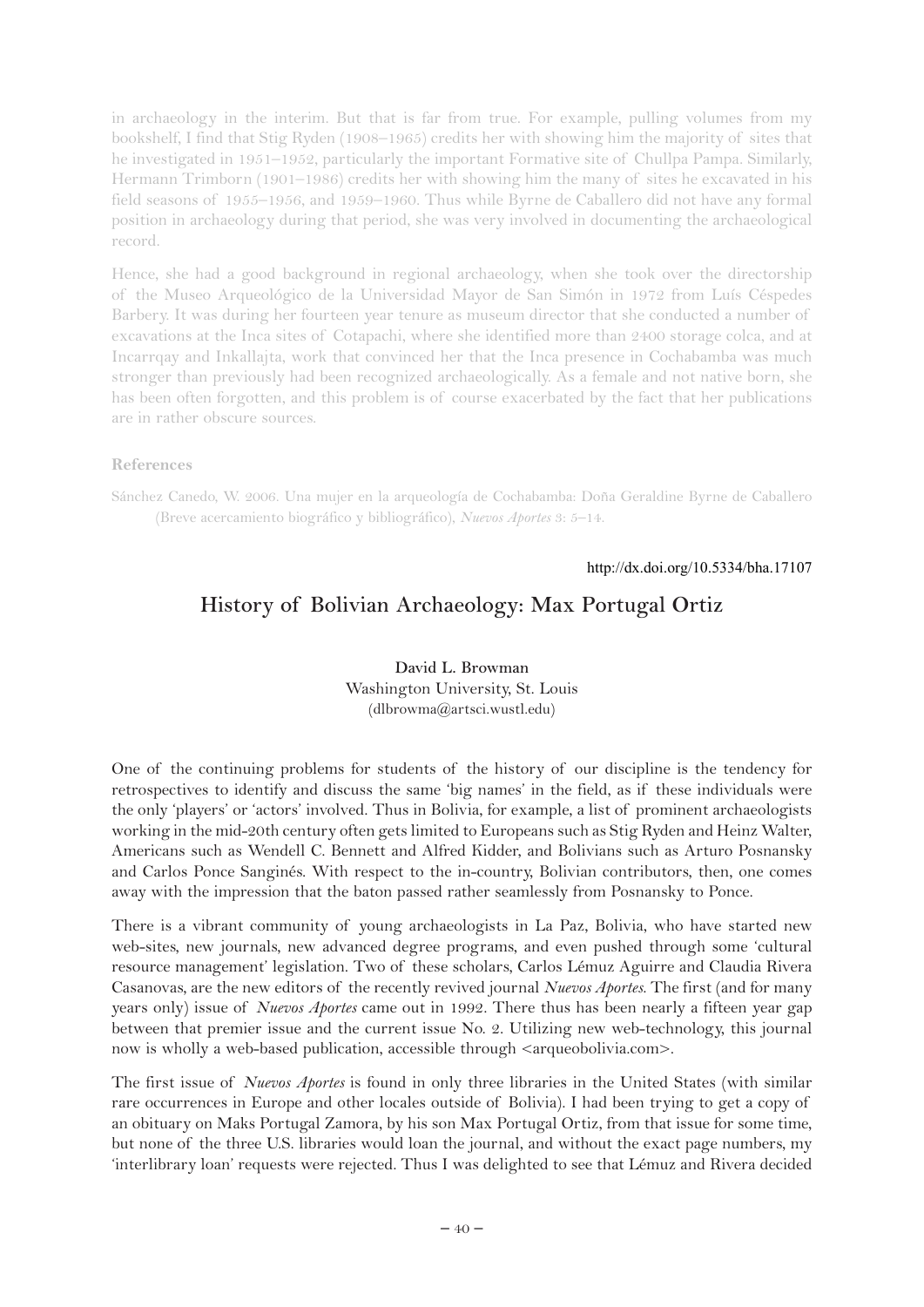to edit and reprint the 1992 obituary, the high points of which I share here. Among the points of particular interest was that some of the minor but critical players in the development of Bolivian archaeology get mentioned in this article, as I note below.

Maks Portugal Zamora (1907–1983) became interested in archaeology as a very young boy, accompanying his father, who was an architect and contractor, on construction projects in La Paz. Many times he found prehistoric ceramics in the foundation cuts, and a turning point came when he was ten years old, and recovered an entire Tiwanaku incensario (Portugal 2005/1992: 4).

In my research, I was particularly interested in his role in establishing, as well as in his membership of, the 'Centro Cultural Tiwanaku' and the 'Brigada Cultural', for nearly three decades. Mention was made of some of the critical but poorly known members such as Carlos Medinacelli, Alfonsina Paredes, Moreno Palacios, Alberto Laguna Meave, Erasmo Tarifa and others.

Because 'archaeology' in Bolivia, as it is in many Latin American countries, is intimately tied in with perceptions of 'national patrimony', and manipulation of such patrimony is regularly done for political purposes, the history of archaeology is much more political in Bolivia than it is in places such as the U.S.A. or Australia, where the dominate populations lack deep historical linkages with earlier prehistoric groups. Thus in Bolivia, for much of his career, Portugal Zamora was outside of the existing political power base, and thus his work has been slighted. Portugal, in fact, is said to have referred to himself as a primarily as a journalist, a 'periodista, comentador de arte y arqueología', rather than as an academic.

On the other hand, we find that in the 1930s he worked with Coello Jurado, Eduardo Casnova and Enrique Paravicino of the Mision Argentina explorations around Lake Titicaca, that he worked with Wendell C. Bennett, and he worked with Arturo Posnansky. With this background, he became director of the Museo Nacional Tiwanaku in 1938, and made the first catalog of the museum, organizing its holdings. As an 'inspector' for the museum, he was sent out to visit several reported sites around the country, to evaluate their significance and write field reports.

Portugal subsequently conducted his own work at Chiripa in the 1940s, and worked on the Copacabana peninsula in the same decade. He became particularly interested in stone sculpture styles, and in 'formative' period cultures. The list of publications in this article contains references to much of this work.

After leaving the Museo Nacional, Portugal Ortiz organized and founded the Museo Casa de Murillo in La Paz in 1950. In the mid-1950s, he worked with Carlos Ponce Sanginés, Dick Edgar Ibarro Grasso, Gregorio Cordero Miranda, Leo Pucher, and Leonardo Branisa in organizing the first Mesa Redonda de Arqueologia in Bolivia. In 1957, he was involved with Ponce, Cordero, and Julia Elena Fortun in founding the Centro de Investigaciones Arqueológicas de Tiwanaku – the group which sponsored the bulk of Bolivian operations at the site of Tiwanaku in the last half of the twentieth century. And we also learn that it was Portugal Zamora who located, excavated, and identified the wellknown 'Tiwanaku Epoch I' burial assemblages that Ponce Sanginés published from the Kalasasaya. In addition, Portugal Zamora was active in the founding of the Institutos de Investigaciones Históricas y Culturales de La Paz, and the Instituto de la Cultura Aymara. He was thus very important in the formation of archaeological research institutions in Bolivia.

Maks Portugal Zamora's obituary was written by his son Max Portugal Ortiz, back in 1992. But since that time Max Portugal Ortiz (1941–1999) has also died. He is as important as his father in the development of Bolivian archaeology, but his work has not yet been covered in our pages. A brief obituary was published by Edwin Pinto Cuellar in 2000 in *Textos Antropológicos*, a journal which Portugal Ortiz helped found, and which he was the advisor of from 1989 to 1995.

Portugal Ortiz, being the son of an archaeologist, obviously had early exposure to the field. He later was sent by his father to take some work in applied anthropology at the Ministry of Education in